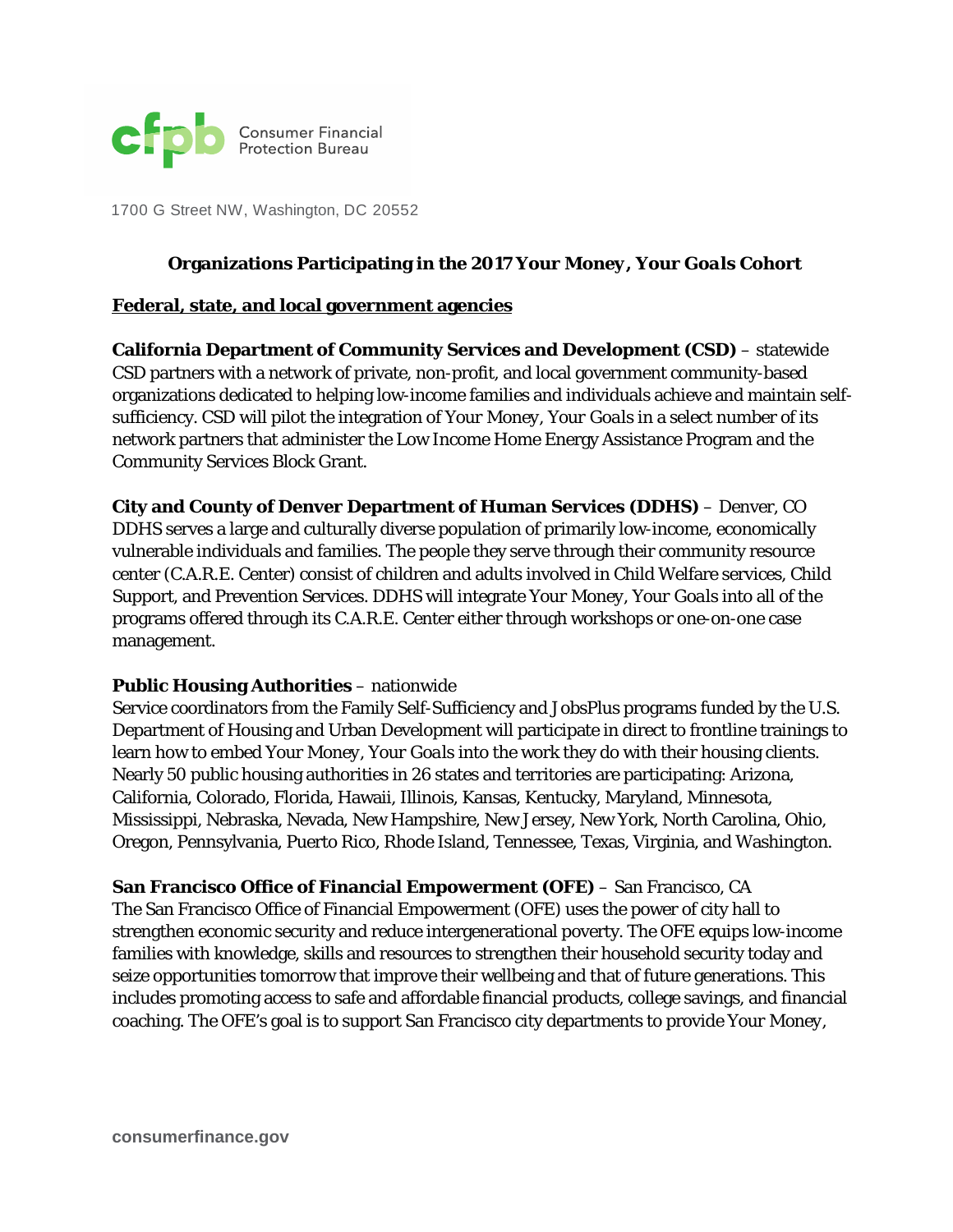*Your Goals* training to frontline employees that engage economically vulnerable residents every day.

# **U.S. Department of Agriculture Cooperative Extension –** nationwide

The U.S. Department of Agriculture Cooperative Extension is continuing its *Your Money, Your Goals* training for a third year, with financial educators planning to hold training events in over 20 communities across 15 states: Connecticut, Delaware, Florida, Indiana, Iowa, Kansas, Maryland, Michigan, Minnesota, Mississippi, Missouri, Ohio, Texas, Utah, and Virginia.

# **Virginia Department for Aging and Rehabilitative Services** – statewide

The Virginia Department for Aging and Rehabilitative Services, in collaboration with community partners, provides and advocates for resources and services to improve the employment, quality of life, security, and independence of older Virginians, Virginians with disabilities, and their families. *Your Money, Your Goals* training will extend to staff from the Work Incentive Specialist Advocate program and partner organizations such as the American Job Centers, Centers for Independent Living, Community Service Boards, Community Rehabilitation Programs, Ticket to Work Employment Networks, and several other community providers.

# **National non-profit organizations**

# **Catholic Charities USA**

After participating in the 2014-2015 *Your Money, Your Goals* national roll-out, Catholic Charities USA rejoins the *Your Money, Your Goals* cohort to serve as an umbrella organization that will coordinate training and technical assistance for three local Catholic Charities organizations in Colorado, Illinois, and Texas. In addition, Catholic Charities USA plans to leverage its own grant funding with our training and technical assistance to host a large direct to frontline training for all of the dioceses of the greater New York City area.

# **Community Action Partnership (CAP)**

After participating in the *Your Money, Your Goals* national roll-out, CAP rejoins the *Your Money, Your Goals* cohort to serve as an umbrella organization that will coordinate training and technical assistance for 25 community action agencies. These agencies represent communities in 16 states: Arizona, Connecticut, District of Columbia, Kentucky, Maryland, Massachusetts, Michigan, Minnesota, Missouri, Nebraska, New York, Ohio, Tennessee, Texas, Virginia, and Washington.

# **LIFT**

LIFT is a national nonprofit dedicated to empowering families to break the cycle of poverty. By fostering relationships between low-income parents of young children and dedicated volunteers, LIFT helps families build the personal well-being, social connections and financial strength to secure basic needs and to achieve long-term goals and aspirations. LIFT plans to integrate *Your Money, Your Goals* into its existing family coaching model across their four regional offices in Chicago, Los Angeles, New York, and Washington, D.C.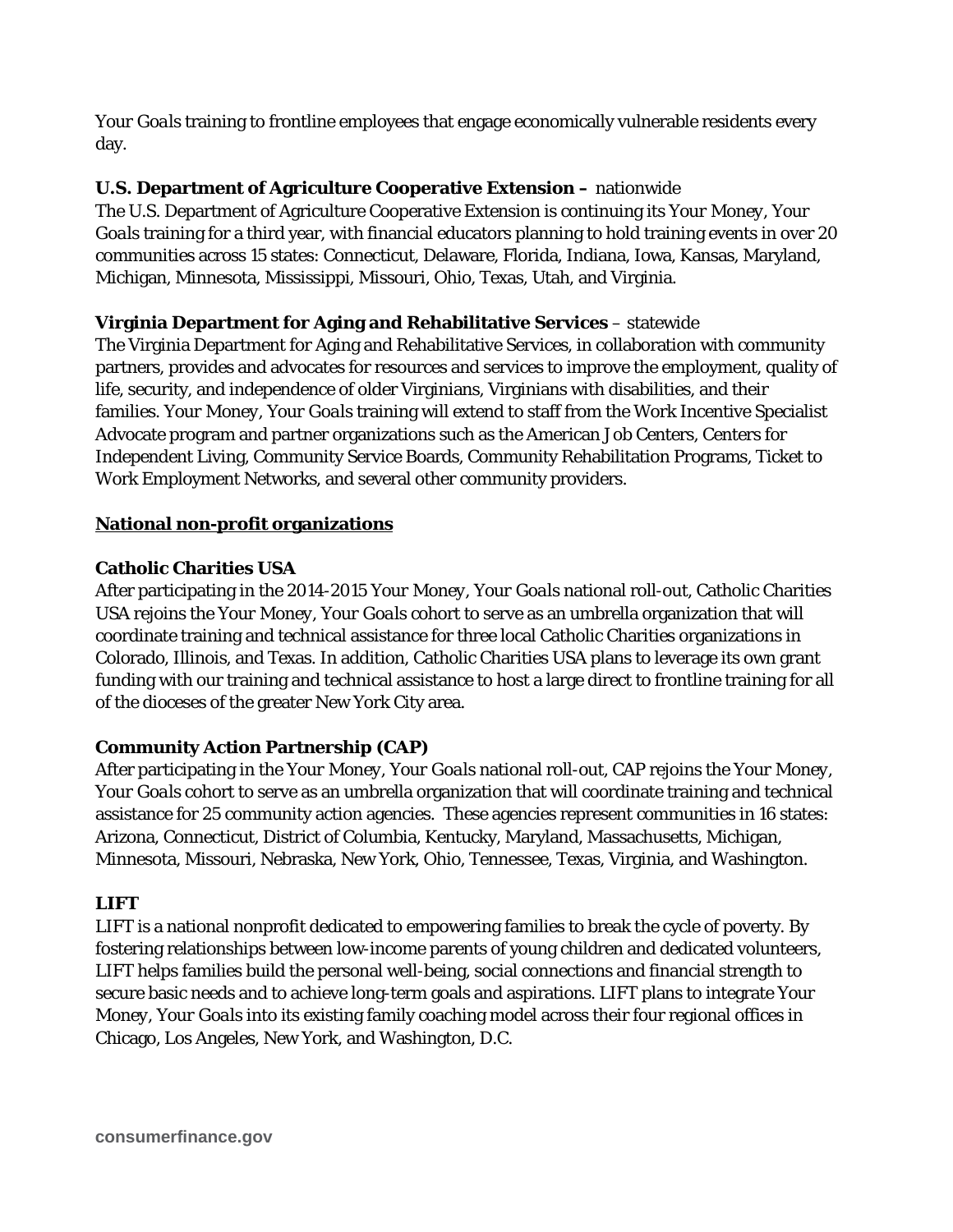# **National Indian Council on Aging (NICOA)**

NICOA is a non-profit organization founded in 1976 by members of the National Tribal Chairmen's Association to focus on aging American Indian and Alaska Native Elders. The mission of NICOA is to advocate for improved comprehensive health, social services, and economic wellbeing for American Indian and Alaska Native Elders. NICOA plans to leverage its participation in the 2017 cohort by using the *Your Money, Your Goals* toolkit to improve impact and positive outcomes for our Elders in the Elder Equity grant project. NICOA intends to deliver trainings in all 12 NICOA regions and will develop an ongoing, sustainable training program.

## **United Way Worldwide (UWW)**

After participating in the 2014-2015 *Your Money, Your Goals* national roll-out, UWW rejoins the *Your Money, Your Goals* cohort to serve as an umbrella organization that will coordinate training and technical assistance for 6 local United Ways that individually applied to participate in the 2017 cohort. These six agencies serve communities in: California, Maryland, New Jersey, North Carolina, and Virginia. UWW plans to do additional outreach and recruitment within its nationwide network of local United Ways.

## **Statewide non-profit organizations**

## **Alabama Asset Building Coalition (AABC)**

AABC is a statewide nonprofit organization that has organized to promote financial stability for individuals and families. AABC plans to implement *Your Money, Your Goals* through its core programs that work directly with more than 200 professional financial trainers, housing counselors, bankers, educators, and leaders of wealth-building organizations that provide service to more than 4,000 low- to moderate-income people annually.

#### **Connecticut Association for Human Services (CAHS)**

CAHS promotes family economic security strategies that empower low-income working families to achieve financial independence. With more than 100 partner organizations, CAHS works to reduce poverty and build family economic success through outreach, education, and policy work. CAHS is already using the *Your Money, Your Goals* toolkit in its work with volunteer financial coaches. As part of the 2017 cohort, CAHS plans to integrate *Your Money, Your Goals* into the work performed by volunteers in its Connecticut Money School and Youth Money School programs.

#### **Hawaii Youth Services Network (HYSN)**

HYSN provides organizational capacity building via training and technical assistance to youth serving agencies in Hawaii and the Pacific Islands. HYSN will offer *Your Money, Your Goals* training and follow-up technical assistance on multiple islands for youth workers and educators. In the Commonwealth of the Northern Mariana Islands, HYSN will partner with the public school system on a Personal Responsibility Education Program that conducts positive youth development activities to address key adulthood preparation topics.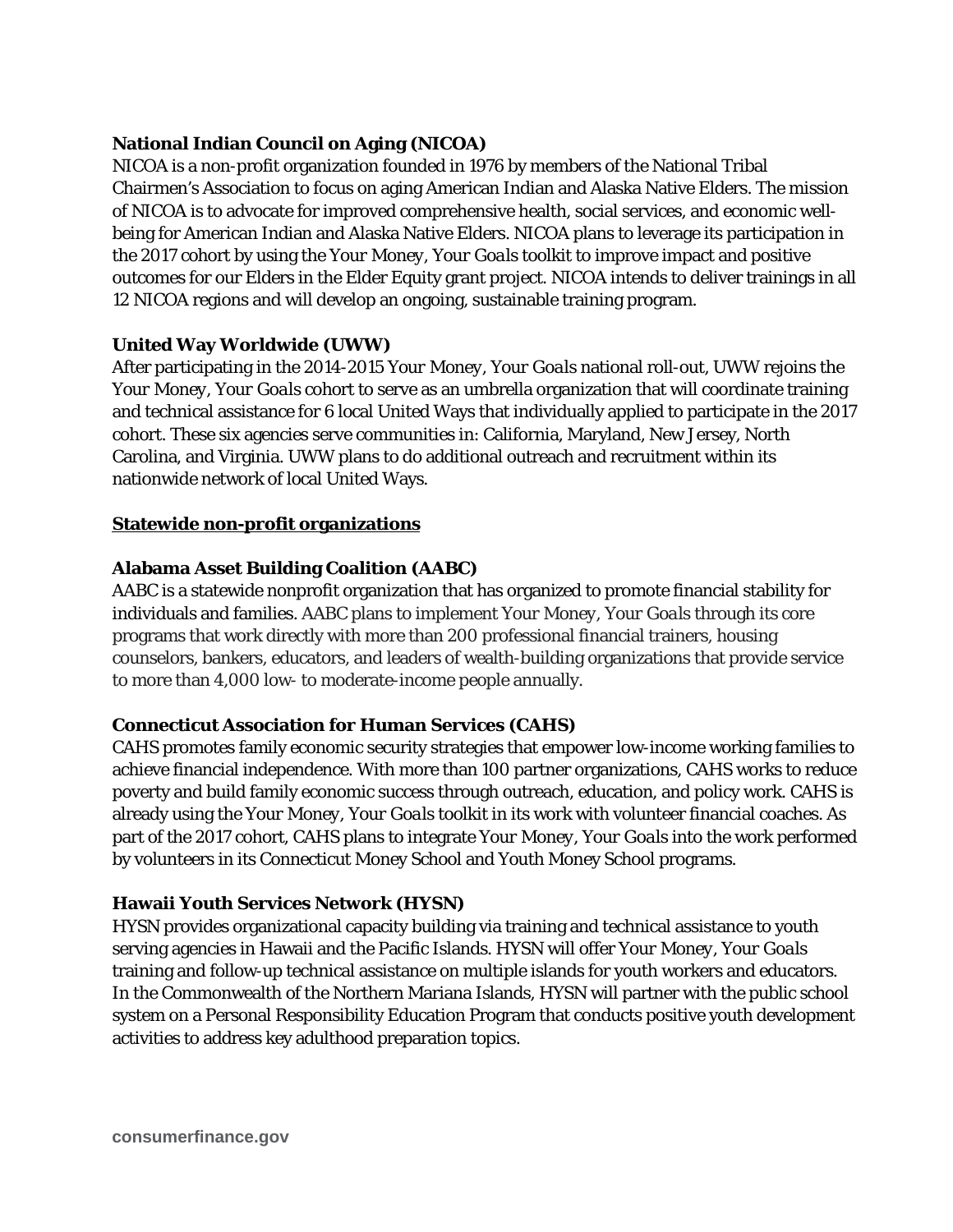#### **Local and regional non-profit organizations**

#### **Ascentria Care Alliance (Ascentria)** – Manchester, NH

Ascentria is a faith-based organization that strives to provide high quality, person-centered care focused on the physical, intellectual, social, and economic well-being of its clients. The organization plans to use its participation in the 2017 *Your Money, Your Goals* cohort to develop a consistent financial coaching methodology across the agency, allowing staff to integrate *Your Money, Your Goals* tools and knowledge into their day-to-day work. Ascentria also hopes to deliver the program to low-income staff and to have volunteers serve as mentors to clients and staff on how to use the *Your Money, Your Goals* toolkit.

## **Community Service Society of New York (CSS) –** New York, NY

CSS leads antipoverty initiatives, creates and implements programs that strengthen communities and helps low‐income individuals and families build financial security. As part of the 2017 cohort, CSS hopes to expand its existing Financial Coaching Corps program, which trains older adults to become financial coaches, who then volunteer their services in local community-based organizations. CSS will recruit and train additional volunteers to utilize the *Your Money, Your Goals* toolkit in their work as financial coaches in various community organizations. Staff in CSS programs that address issues such as workforce development, education, and eviction prevention will also be trained to provide financial coaching to their clients.

## **CrescentCare** – New Orleans, LA

CrescentCare is a community health center that offers quality care at low to no cost to members of the New Orleans community, whether or not they have insurance. Participation in the cohort will allow CrescentCare to provide training and tools for its attorneys and case managers to learn to use the toolkit with clients. *Your Money, Your Goals* training will be implemented in coordination with CrescentCare's Financial Coaching project, which is designed for recently-transitioned veterans and economically vulnerable consumers.

#### **Food Bank for New York City – New York, NY**

Food Bank for New York City has worked to end hunger throughout the five boroughs for more than 30 years. Through its network of more than 1,000 charities, schools, and community-based organizations citywide, Food Bank provides food for approximately 62.5 million free meals per year for New Yorkers in need. As part of the 2017 cohort, Food Bank seeks to embed a financial empowerment model throughout its network though training, technical assistance, and dissemination of the *Your Money, Your Goals* toolkit. With these tools, they hope to serve populations that are food insecure as well as those who are facing eviction.

# **Jewish Family Services of San Diego (JFS)** – San Diego, CA

JFS's wide range of integrated services empower individuals and families to move toward selfsufficiency, support aging with dignity, and foster community connection and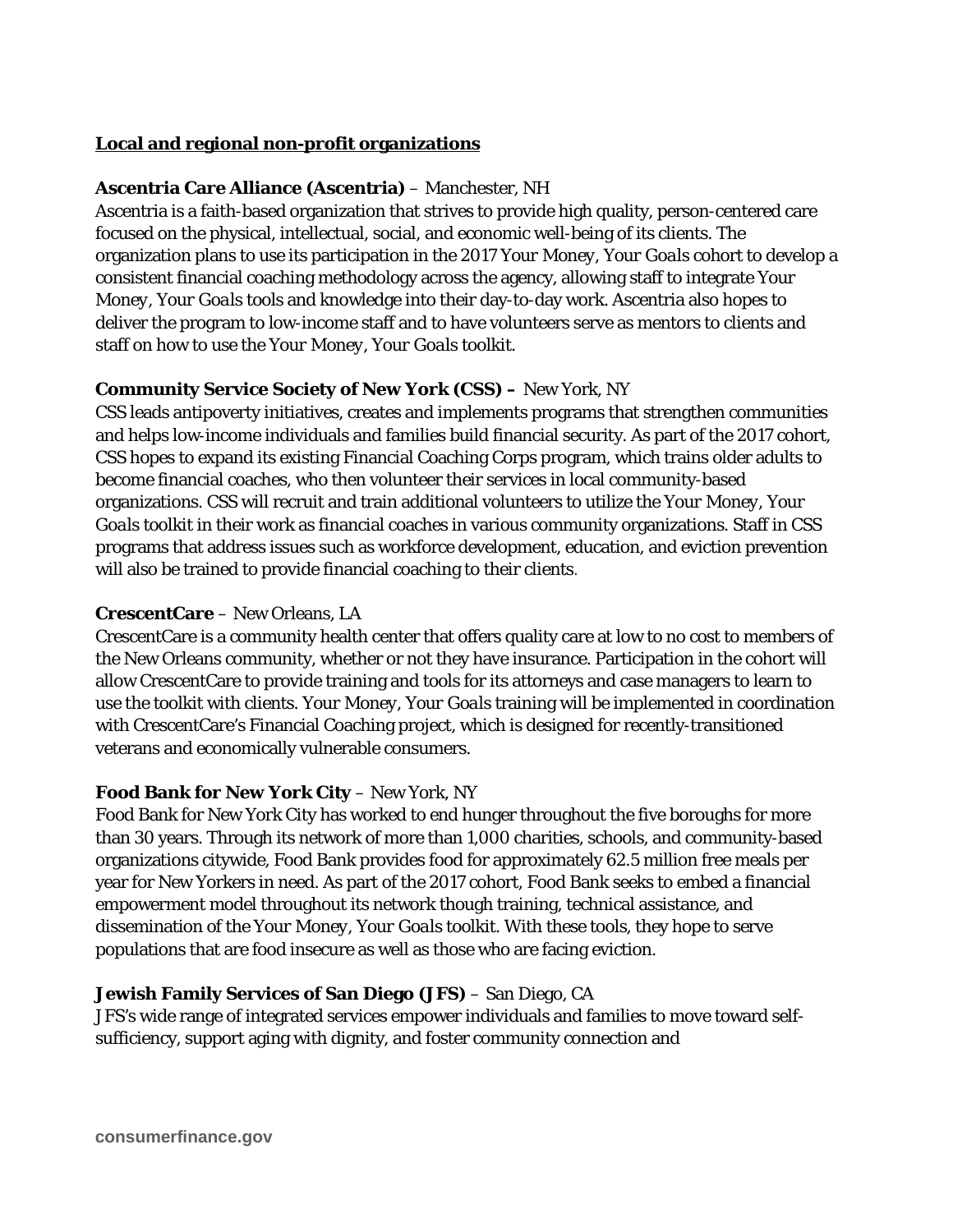engagement throughout San Diego County and the Coachella Valley. As part of the 2017 cohort, JFS is interested in weaving more financial wellness supports into the current services, using current staff.

# **Urban League of Palm Beach County (ULPBC) –** Palm Beach, FL

ULPBC serves over 17,000 clients in the community through free programs and services in the areas of youth and education, health, housing, workforce, and community development. ULPBC has a Financial Empowerment Center that takes a comprehensive approach designed to help lowand moderate-income families find employment and become financially secure and upwardly mobile. As part of the 2017 cohort, ULPBC intends to add new services and tools including the *Your Money, Your Goals* toolkit, training and technical materials into the center's implementation plan. ULPBC will also serve as the umbrella organization for nine additional Urban Leagues.

**Washington Heights and Inwood Development Corporation (WHDC) –**New York, NY

WHIDC's activities include the operation of a micro-business development program, Business Operating Success System (BO\$\$), primarily targeting Spanish-speaking low-income immigrants who turn to the creation of businesses to support their families. As part of the 2017 cohort, a WHIDC business counselor/loan officer will to be trained as a trainer, enabling her and the other business counselors to use the *Your Money, Your Goals* toolkit in one-on-one and classroom-type interactions with clients. WHIDC will also adapt its existing curriculums and management coaching efforts to leverage the *Your Money, Your Goals* toolkit materials.

# **Workforce Development, Inc. (WDI)** – Rochester, MN

WDI is a private, non-profit agency dedicated to developing and advancing the workforce of Southeast Minnesota. WDI delivers its services through 10 area offices, six of which are designated as Minnesota Workforce Centers, in which multiple agencies deliver related services for job seekers and employers. Some of WDI's frontline staff have already received *Your Money, Your Goals* training. As a member of the 2017 cohort, WDI will work to further integrate *Your Money, Your Goals* into its service delivery model.

# **YWCA of Metropolitan Chicago** – Chicago, IL

The YWCA's mission to eliminate racism and empower women is actualized through a large breadth of programs and services serving more than 200,000 women, children, and families annually. The YWCA will effectively increase internal referrals to its Economic Sustainability services by providing staff in other programmatic areas with the *Your Money, Your Goals* training, tools, and resources to assist them in starting conversations with clients around financial challenges.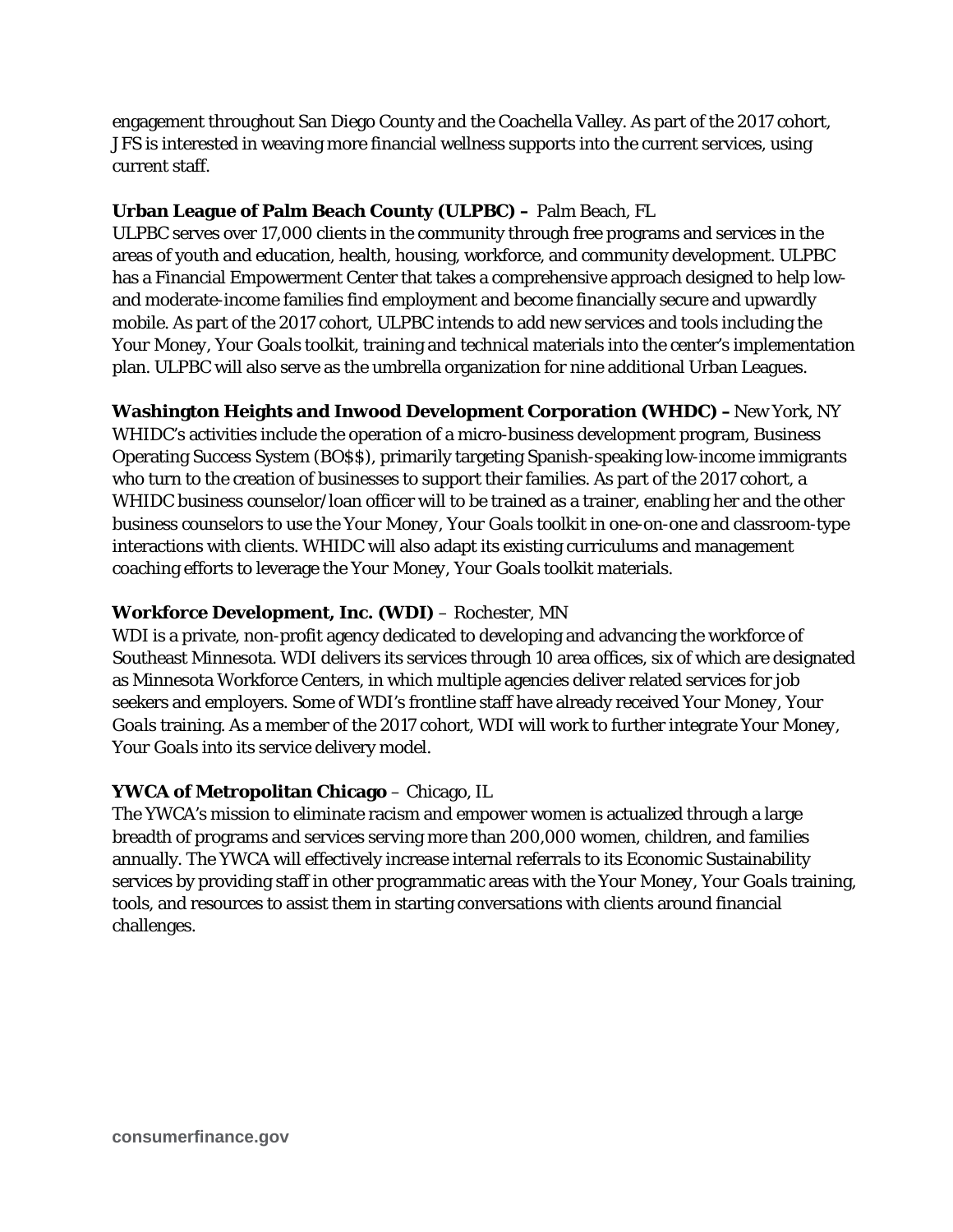## **Legal aid organizations**

## **Greater Boston Legal Services (GBLS)** – Boston, MA

GBLS provides free civil legal assistance to low-income individuals and families in Boston and 31 other cities and towns in the Greater Boston area. GBLS will implement *Your Money, Your Goals*  tools and information in the work of its Consumer Rights Unit, which focuses on issues relating to foreclosure, debtors rights, and fair debt collection.

#### **South Carolina Legal Services (SCLS) –** statewide

SCLS, with 10 offices across the state, provides free civil legal services to eligible low-income residents throughout the 46 counties of the state. SCLS plans to offer *Your Money, Your Goals*  trainings to its staff as well as partners from social services agencies and other organizations around the state.

#### **Worker organizations**

# **American Federation of State, County, and Municipal Employees (AFSCME)** –

nationwide

AFSCME represents more than 1.6 million men and women who have dedicated their careers to public service, both current workers and retirees. AFSCME's members include nurses, corrections officers, childcare providers, EMTs, engineers, sanitation workers, and many more. AFSCME plans to offer portions of *Your Money, Your Goals* content as workshops for its members around the country and train key personnel from both the national organization and affiliates to deliver these workshops.

# **North America's Building Trades Union (NABTU) –** nationwide

NABTU joins for its second year of *Your Money, Your Goals* training and implementation. NABTU provides coordination and support to the work of its affiliated national and international unions. They plan to continue outreach and training to equip apprenticeship programs across the country to embed *Your Money, Your Goals* in their training programs. NABTYU has 1,650 training centers and 200,000 apprentices across the country.

# **Organizations serving people with disabilities**

**California Foundation of Independent Living Centers (CFILC) –** statewide 1. CFILC is a disability advocacy organization with a mission to increase access and equal opportunity for people with disabilities by building the capacity of Independent Living Centers across California. CFILC operates a variety of disability-focused programs, including a statewide alternative finance program, FreedomTech, that provides affordable financing for assistive technology and financial education resources. CFILC will work to integrate Your *Money, Your Goals* across all of their programs.